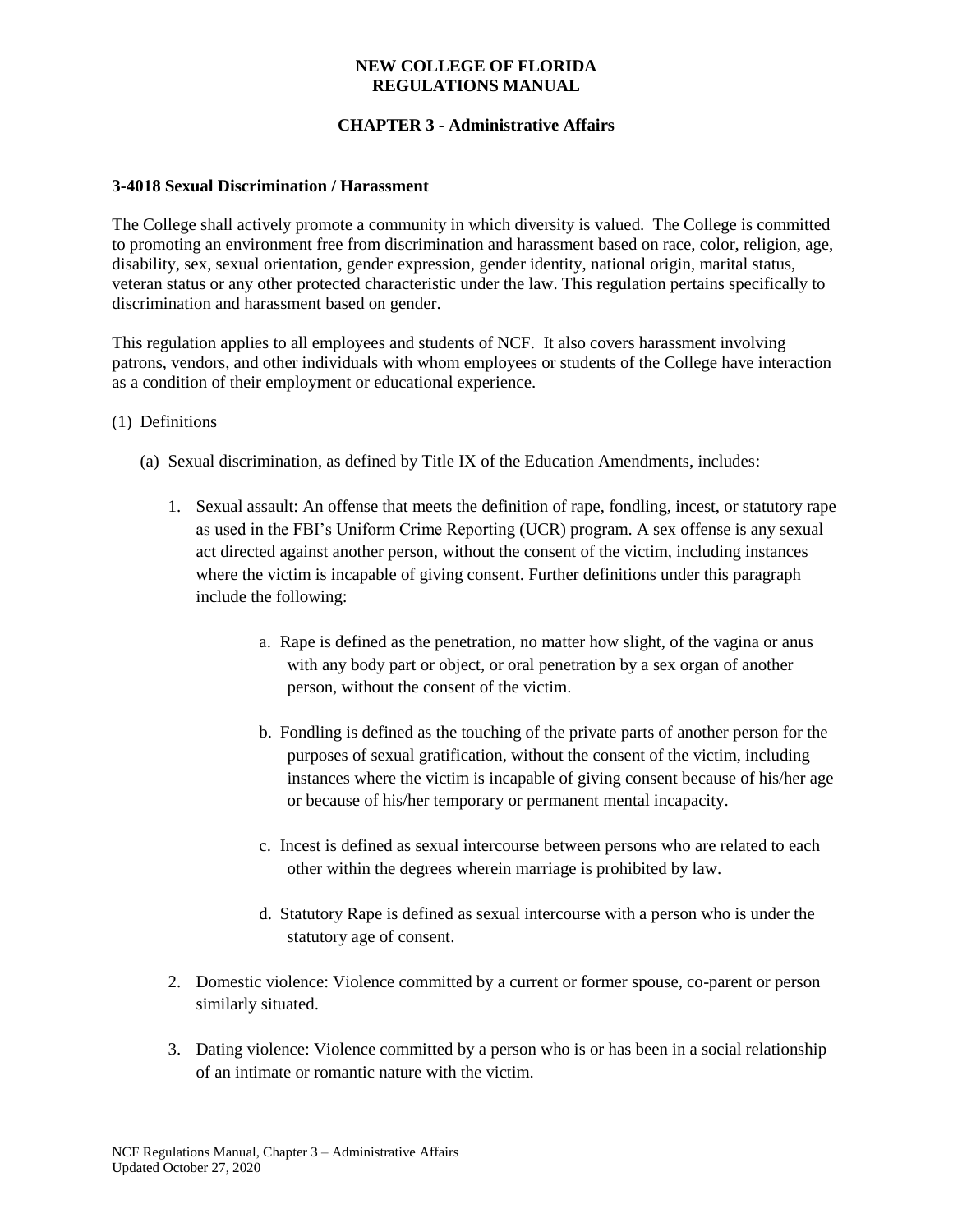- 4. Stalking: Conduct directed at a specific person that could cause a reasonable person to fear for the person's safety or safety of others or suffer substantial emotional distress. Where stalking occurs on the basis of sex, it will be resolved under this section. Stalking which is not on the basis of sex will be resolved under the applicable process, such as the student code of conduct and/or employee code of conduct.
- 5. Sexual Harassment: Unwelcome sexual advances, requests for sexual favors and other verbal or physical conduct of a sexual nature when:
	- a. Submission to such conduct is made, either explicitly or implicitly, a term or condition of an individual's employment or educational experience;
	- b. Submission to or rejection of such conduct by an individual is used as the basis for employment or educational decisions affecting that individual; or
	- c. Unwelcome conduct determined by a reasonable person to be so pervasive, severe, and objectively offensive that it has the purpose or effect of unreasonably interfering with an individual's work or academic performance or limiting participation in College programs by creating an intimidating, hostile, or offensive working or educational environment.
	- d. Sexual harassment does not include verbal expression or written material that is relevant and appropriately related to the subject matter of a course/curriculum or to an employee's duties. This policy is not intended to abridge academic freedom or the College's educational mission, nor the first amendment rights to freedom of expression of any student or employee.
- (b) Consent: An understandable exchange of affirmative words or actions, which indicate a willingness to participate in mutually agreed upon sexual activity. Consent must be informed, freely and actively given. The lack of a negative response is not consent. An individual incapacitated by alcohol and/or drugs, whether voluntarily or involuntarily consumed, may not give consent. Effective consent also may not be given by minors or the mentally disabled.
- (2) It is the policy of New College of Florida to take immediate and corrective action to eliminate harassment or discrimination, prevent their recurrence and address their effects.
- (3) Prohibited Conduct. The following actions are prohibited:
	- (a) Sexual discrimination/harassment by or between any faculty member, staff member or student, including individuals of the same sex;
	- (b) Sexual discrimination/harassment by any faculty member, staff member or student against any individual who is not a faculty member, staff member or student while assigned to duties or academic programs of the College regardless of their work location;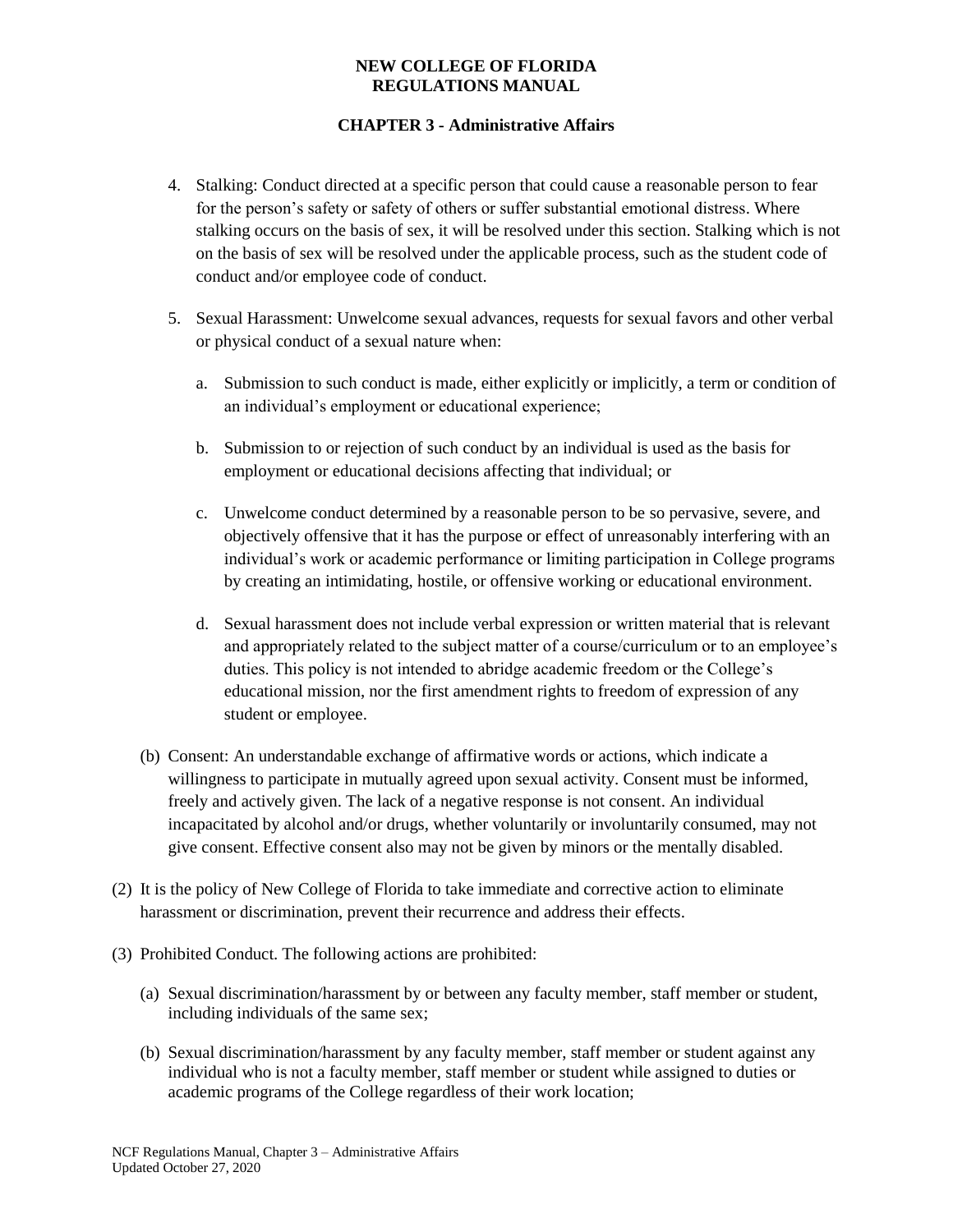- (c) Sexual discrimination/harassment by any vendor or individual external to the College against any faculty member, staff member or student during the transaction of business with the College;
- (d) Discrimination/harassment may include displays or circulation of written or electronic materials or pictures degrading on the basis of gender, and verbal abuse or insults directed at or made in the presence of an individual on the basis of gender;
- (e) Retaliation by any faculty member, staff member or student against any individual who, in good faith, has made any allegation of discrimination or sexual harassment, or who has testified, assisted, or participated in any way in any investigation, proceeding, or hearing conducted under this policy or any federal or state law;
- (f) Knowingly making false accusations or allegations of discrimination or sexual harassment, or making false statements in any inquiry or investigation of alleged discrimination or sexual harassment.
- (4) Potential Participants. Potential participants in a Title IX sexual harassment situation include, but are not limited to:
	- (a) Faculty student
	- (b) faculty assistant--student
	- (c) supervisory staff--subordinate staff
	- (d) staff—faculty
	- (e) staff staff
	- (f) staff--student
	- (g) student—student
	- (h) faculty staff
	- (i) patrons, vendors or other individuals that interact with members of the campus
- (5) New College of Florida recognizes that not every advance or action of a sexual nature constitutes harassment. Whether a particular action or incident constitutes harassment depends on an examination of all available and relevant facts and circumstances. Such facts and circumstances may include the degree to which the conduct affected one or more student's education, the type, frequency, and duration of the conduct, and the identity of and relationship between the two parties. Examples of prohibited conduct may include, but are not limited to the following when they meet the definitions of sexual misconduct or harassment, as listed above: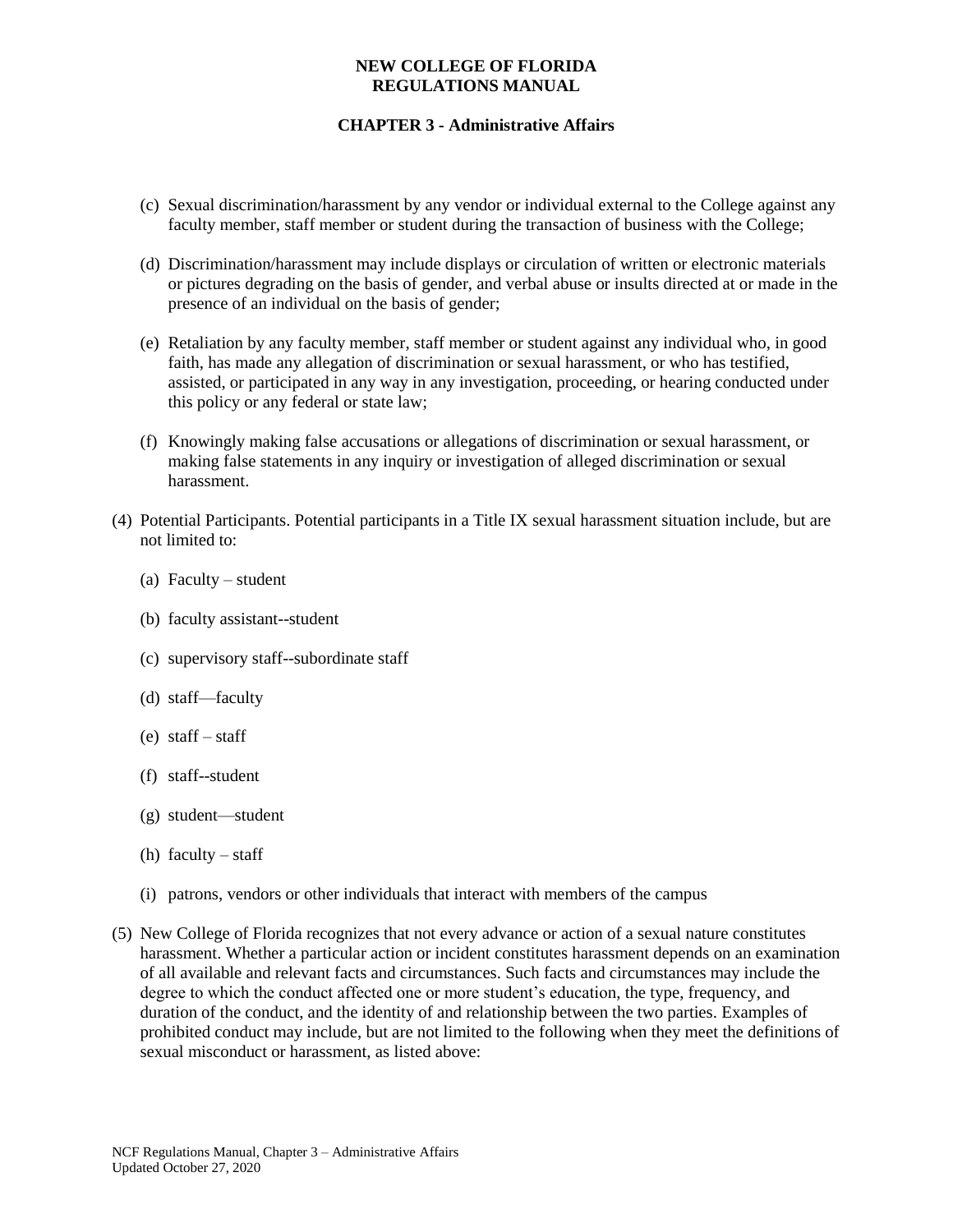## **CHAPTER 3 - Administrative Affairs**

- (a) Displaying or telling of sexually oriented or discriminatory jokes, statements, photographs, drawings, computer images, web sites, videos, slides, graphics, calendars, cartoons, e-mails or other communications;
- (b) Making sexually explicit or discriminatory gestures or sounds based upon gender;
- (c) Making actual or implied promises of an employment or educational opportunity or benefit in exchange for sexual activity;
- (d) Making actual or implied threats to impede or interfere with employment or educational opportunities or benefits for failing to agree to or engage in sexual activity;
- (e) Inappropriate and unwelcome touching, including but not limited to, patting, fondling, pinching, attempted or actual kissing;
- (f) Requesting or coercing sexual intercourse or sexual favors;
- (g) Attempting to or actually engaging in a sexual assault;
- (h) Continuing to ask someone for a date after being told "no;"
- (i) Continuing any of the conduct listed in the above examples after being told or being otherwise made aware that the conduct is unwelcome;
- (j) Retaliation by any faculty member, staff member or student against any individual who, in good faith, has made any allegation of discrimination/harassment, or who has testified, assisted, or participated in any way in any investigation, proceeding, or hearing conducted under this regulation or any federal or state law;
- (k) Knowingly making false accusations or allegations of discrimination/harassment, or making false statements in any inquiry or investigation of alleged discrimination/harassment;
- (l) Prohibited conduct does not include verbal expression or written material that is relevant and appropriately related to the subject matter of a College course/curriculum or to an employee's duties.
- (6) Consensual Amorous or Sexual Relationships. New College of Florida strives to create and maintain a professional, collegial environment for work and study. Professional and collegial relationships are based on mutual respect and trust. When persons in positions of unequal power engage in amorous or sexual relationships they should be aware that they may be at risk of being accused of sexual harassment, either during the relationship or after the relationship ends, or being accused of having a conflict of interest. For additional information concerning conflicts of interest please refer to Ch. 112, Part III, Florida Statutes, the applicable collective bargaining agreement, and State of Florida Board of Education and College rules.

The College recognizes that consensual, amorous or sexual relationships between two people of unequal position or power (e.g., between a supervising staff member and a subordinate staff member,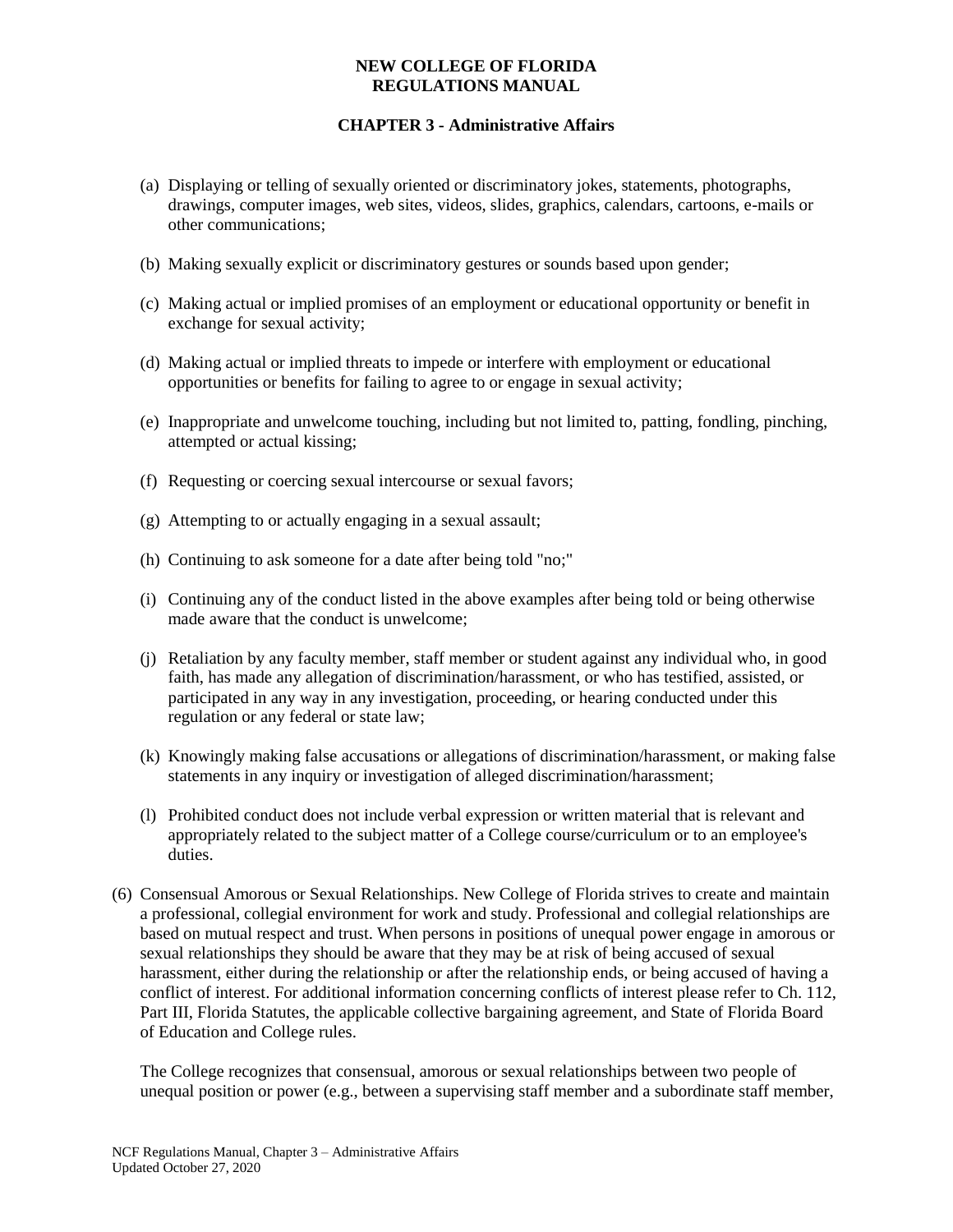### **CHAPTER 3 - Administrative Affairs**

faculty member and student, or staff member and student) may become exploitative or lead to charges of sexual harassment. Accordingly, the College encourages its staff, faculty and students to refrain from such relationships.

- (7) Reporting Discrimination or Sexual Harassment. If you believe you have been discriminated against or sexually harassed, you may:
	- (a) Tell your supervisor or another higher level administrator or the head of the department in which you are enrolled or employed, of the offensive behavior; and/or
	- (b) Contact the Assistant Vice President of Human Resources (if a faculty or staff member), the Dean of Students (if a student), the General Counsel, the Chief Audit Executive/Chief Compliance Officer or any other management individual with whom you may feel comfortable discussing the matter;
	- (c) Contact the Title IX Coordinator and/or Deputy Title IX Coordinator;
	- (d) Report online using the NCF Sexual Violence Reporting Form.
- (8) Procedures for Internal Handling of Complaints or Allegations of Discrimination or Sexual Harassment.
	- (a) Authority to Investigate. When the College receives notice of conduct which appears to be discrimination or harassment, it will promptly investigate the allegation in a fair, expeditious, and equitable manner.
	- (b) If the College knows about possible sexual harassment or sexual violence, the Title IX Coordinator or its designee shall promptly investigate to determine what occurred and then take appropriate steps to resolve the situation even if no complaint has been filed. In the event that no complaint has been filed, the investigator shall follow the same procedures for formal investigations except that there will be no complainant.
	- (c) Filing of Complaints. The following persons may file complaints or allegations of sexual harassment:
		- 1. Any person protected under section (3) who believes that he/she has been sexually harassed.
		- 2. On behalf of any person protected under section (3), any person having knowledge of instances of sexual harassment of such protected person by any student, faculty or staff member, or vendor, or individual external to the College during the transaction of business with the College.
		- 3. Any faculty or staff member, who is in a supervisory position, and who is aware of possible instances of sexual harassment by any student, faculty or staff member.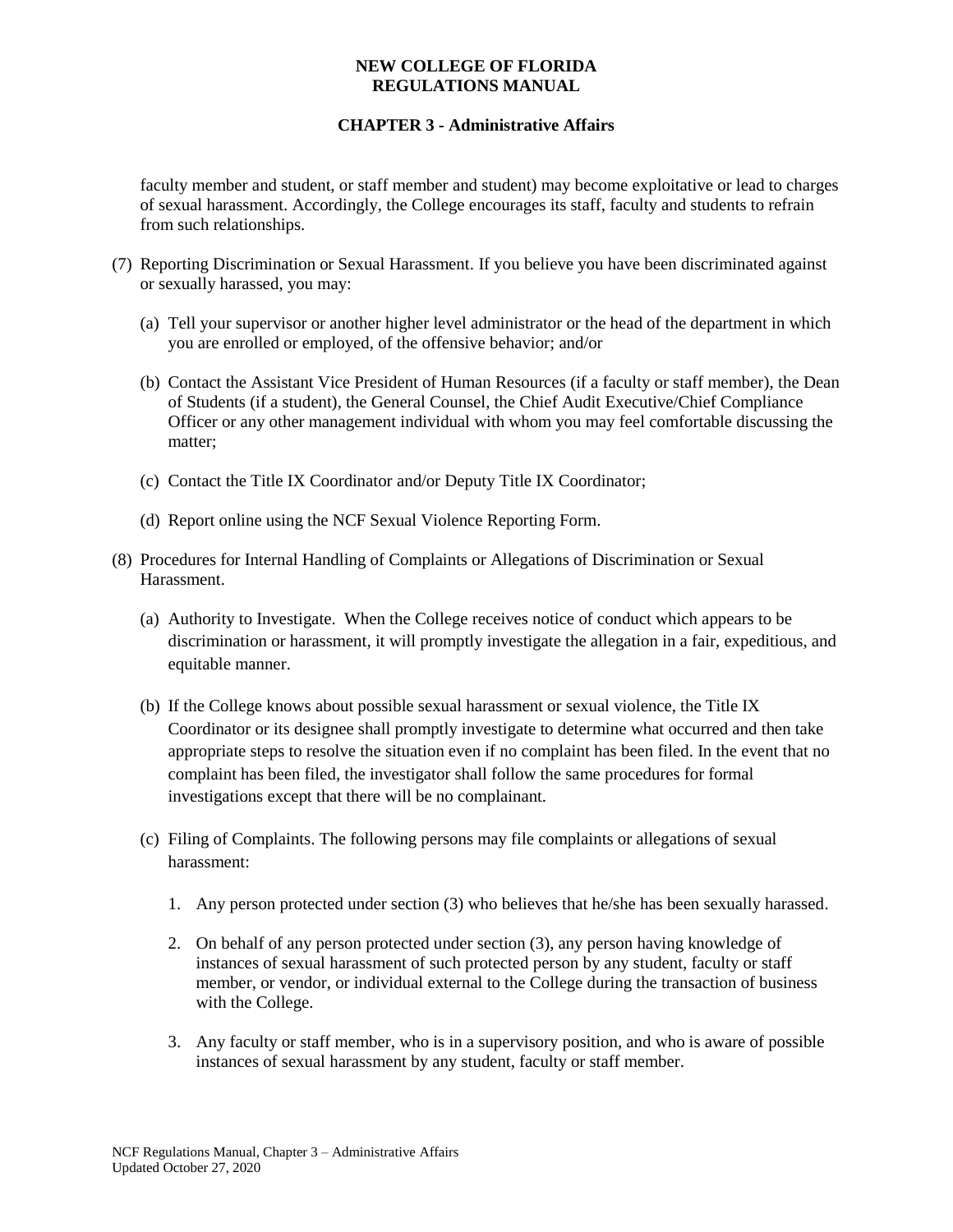- (d) Mandatory Reporting of Alleged Sexual Discrimination. All employees, faculty and staff, must promptly report incidents of sexual/gender assault to the Title IX Coordinator or its designee. However:
	- 1. Faculty and Residence Assistants may initially omit personally identifiable information about those involved in the report. However, these employees may be required to provide further detail if required by the Title IX Coordinator or its designee.
	- 2. Counselors and other confidential employees maintain their professional discretion regarding whether to report based on the best interest(s) of the reporting party.
- (e) Review of Complaints of Alleged Sexual Harassment. Complaints of alleged sexual harassment shall be reviewed by the Title IX Coordinator or its designee to determine if an investigation is required. If the Title IX Coordinator or its designee determines to conduct a Title IX investigation, the complaint shall be investigated and resolved in accordance with appropriate procedures. If a complaint does not indicate a Title IX issue, it will be referred to any applicable policies and procedures as needed.
- (f) Timeframe. The Title IX Coordinator or its designee shall render a decision within sixty (60) calendar days of initiating the investigative process. In certain situations, the facts and circumstances may require a longer investigative process for good cause. In the event that an investigation cannot be completed within sixty (60) calendar days, the Title IX Coordinator or its designee will notify the parties in writing.
- (g) Grievance and Investigation Procedures
	- 1. Any person who wishes to file a formal complaint of discrimination or harassment may do so by submitting a complaint to the Title IX Coordinator or its designee, the Assistant Vice President of Human Resources, the Dean of Student Affairs, the General Counsel, or the Chief Audit Executive/Chief Compliance Officer. The complaint should include, at minimum, the following:
		- a. A detailed description of the alleged discriminatory conduct or incident(s), sexual harassment, sexual misconduct or sexual violence including dates, times, locations, etc.;
		- b. Names of any witnesses to the alleged violation; and
		- c. Any documentation in support of the allegation(s).
	- 2. The Title IX Coordinator or its designee may assist the complainant in preparation of the complaint, identifying witnesses and clarifying the relief sought by the complainant. The complainant may also submit additional information and evidence at any time during the investigation.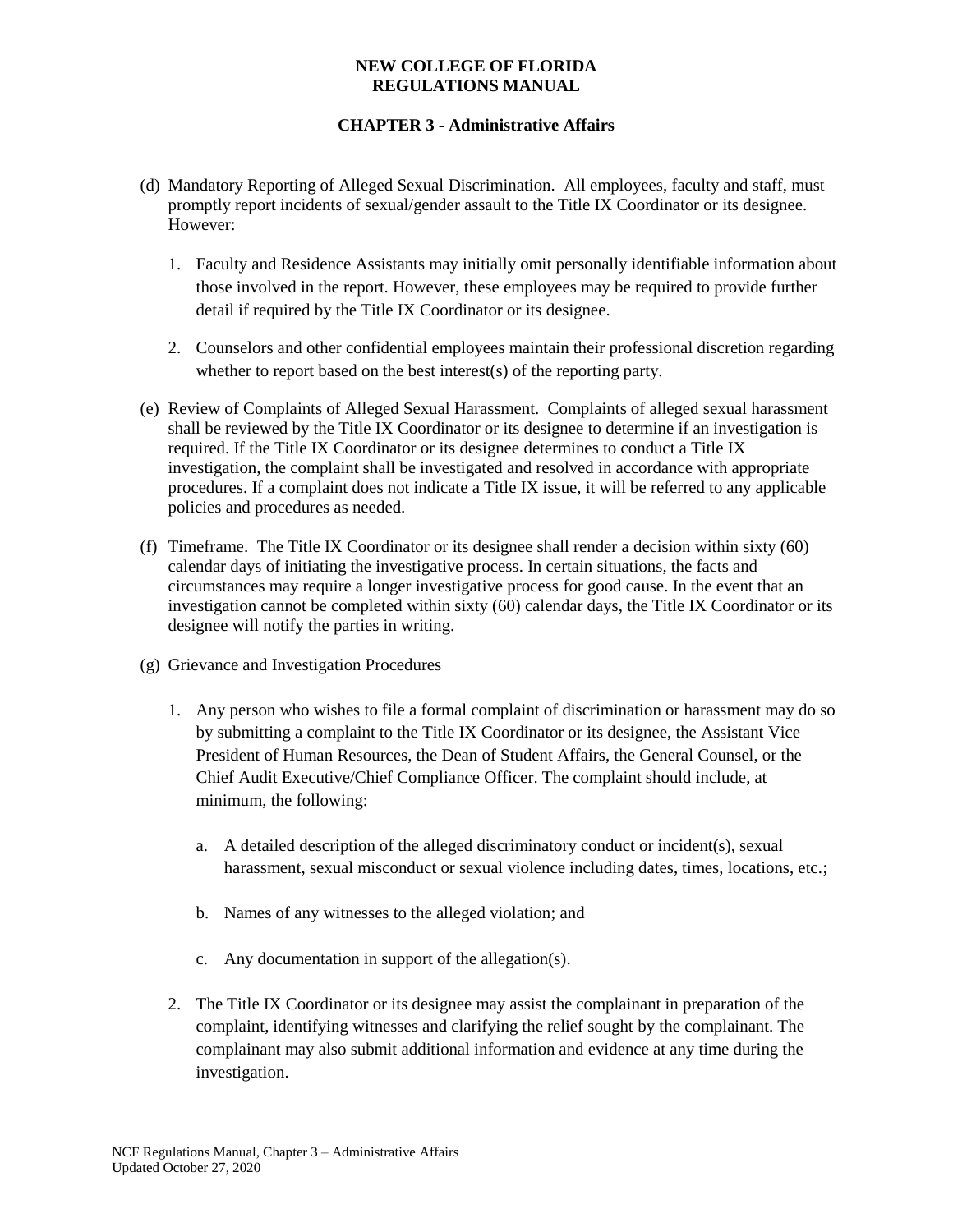- 3. In cases of sexual assault, dating violence, domestic violence or stalking, students and employees will be provided with written explanations of their rights and options. This will include information on how to preserve evidence; options to report or not report to law enforcement; and court orders that the student or staff member may be able to obtain for protection.
- 4. Prior to the outcome of responsibility, the Title IX Coordinator, in coordination with other departments and College personnel as necessary, impose interim measures. Interim measures are non-disciplinary supportive measures designed to restore or preserve equal access to education, protect safety, or deter sexual harassment. Supportive measures are available regardless of whether a formal complaint is filed, and offered without a fee. Supportive measures do not unreasonably burden any other person.
	- a. Altering the complainant's or respondent's work or academic environment;
	- b. Conducting workshops on discrimination or harassment for the unit, division, or department;
	- c. Meeting with the respondent and his or her supervisor to discuss ways in which the behavior about which the complaint has been brought can be changed;
	- d. Reassigning or transferring one or more of the parties to another course, advisor, work location or reporting relationship;
	- e. Moving students to different rooms in the residence halls or to different halls;
	- f. Transferring students or faculty to different course sections;
	- g. Assigning alternate advisors, mentors, supervisors, or evaluators and providing academic support services such as tutoring;
	- h. Issuing an informal, verbal reprimand;
	- i. Providing counseling and medical services;
	- j. Providing an escort to ensure that the complainant can move safely between classes and activities;
	- k. Arranging for the complainant to re-take a course or withdraw from a class without penalty, including ensuring that any changes do not adversely affect the complainant's record;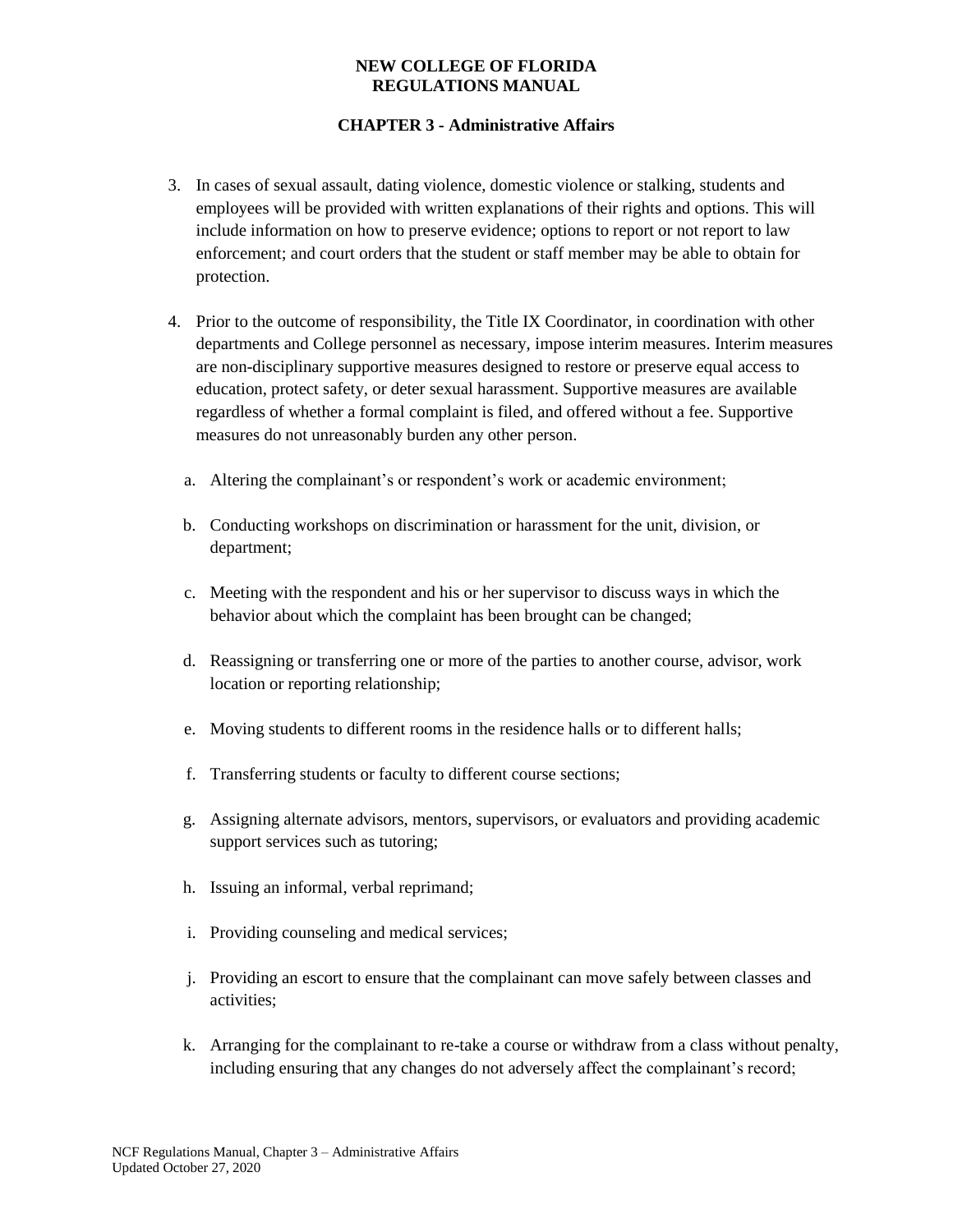- l. Issuing "no contact" orders;
- m. Suspending an employee with pay pending investigation.
- 5. Remedial Action
	- a. If a Respondent is found responsible, the institution will provide remedies to a Complainant, designed to:
		- i. Prevent serious and immediate harm to the complainant or others;
		- ii. Prevent retaliation against the complainant, respondent and/or witnesses;
		- iii. End discriminatory or harassing behavior and prevent its recurrence; and
		- iv. Provide appropriate training in issues related to discrimination.
	- b. Unlike supportive interim measures, remedies may be punitive or disciplinary in nature against the Respondent.
	- c. The complainant and respondent shall be informed of any remedial action taken by the College.
- 6. Confidentiality
	- a. The confidentiality and privacy of all parties involved during the investigative process will be maintained to the fullest extent possible.
	- b. The Title IX Coordinator may disclose confidential information to the complainant, the respondent, potential witnesses, appropriate supervisors and administrators and other College officials or agents, SUS officials, state and federal agencies, and the courts as necessary in order to:
		- (1) Give the respondent fair notice of the charges;
		- (2) Conduct a prompt, thorough and impartial investigation; and
		- (3) Take any appropriate remedial or disciplinary actions.
	- c. If a complainant insists that his or her name or other identifiable information not be disclosed to the respondent, the College will inform the complainant that its ability to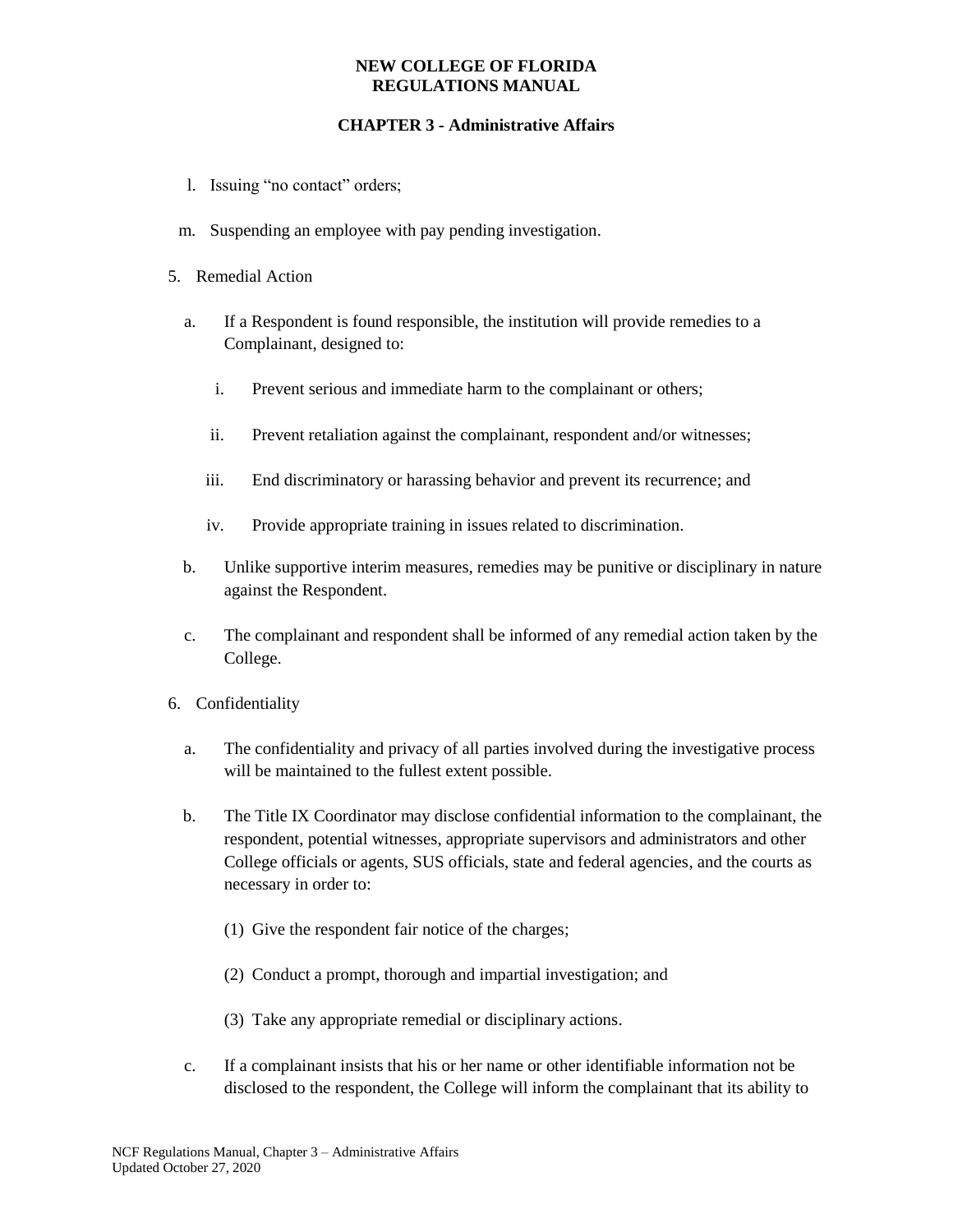## **CHAPTER 3 - Administrative Affairs**

respond may be limited. Additionally, the College may still respond by taking steps to protect the overall campus environment.

- 7. Each complaint will be promptly investigated to determine what occurred.
- 8. Investigation Procedures
	- a. The parties have the right to an adequate, reliable, and impartial investigation; a right to an equal opportunity to identify witnesses and supporting evidence; and a right to appeal the College's final decision. The parties will be notified of the time frame for the investigation, the outcome of the investigation, and their rights to appeal.
	- b. The Title IX Coordinator or its designee may investigate a complaint. The investigator shall:
		- i. Consult with the complainant to review the complaint, clarify the allegations, discuss desired outcomes from the investigation, and obtain detailed information about the allegation(s);
		- ii. Inform the respondent of the complaint, summarize the allegation(s) to be investigated, and provide respondent with a written Notice of the Complaint that includes a summary of the allegations of the complaint;
		- iii. Collect and review written documents related to the complaint, interview the complainant and respondent, identify and interview witnesses, and collect other such evidence as may be relevant to the investigation.
	- c. The respondent shall be given an opportunity to respond to the allegation(s) during interviews with the investigator and may submit a written response, names of witnesses and documentary evidence at the interview or at any time during the investigation.
	- d. The complainant may provide names of witnesses and additional materials at any time during the investigation.
	- e. Both complainant and respondent have the right to have an attorney or non-attorney advisor present during interviews with the investigator, at their own expense. Attorneys and advisors may be present only to advise the parties. If a party will be represented by counsel during the investigative process, the party shall provide advance notice to the Title IX Coordinator five (5) business days before any scheduled interview.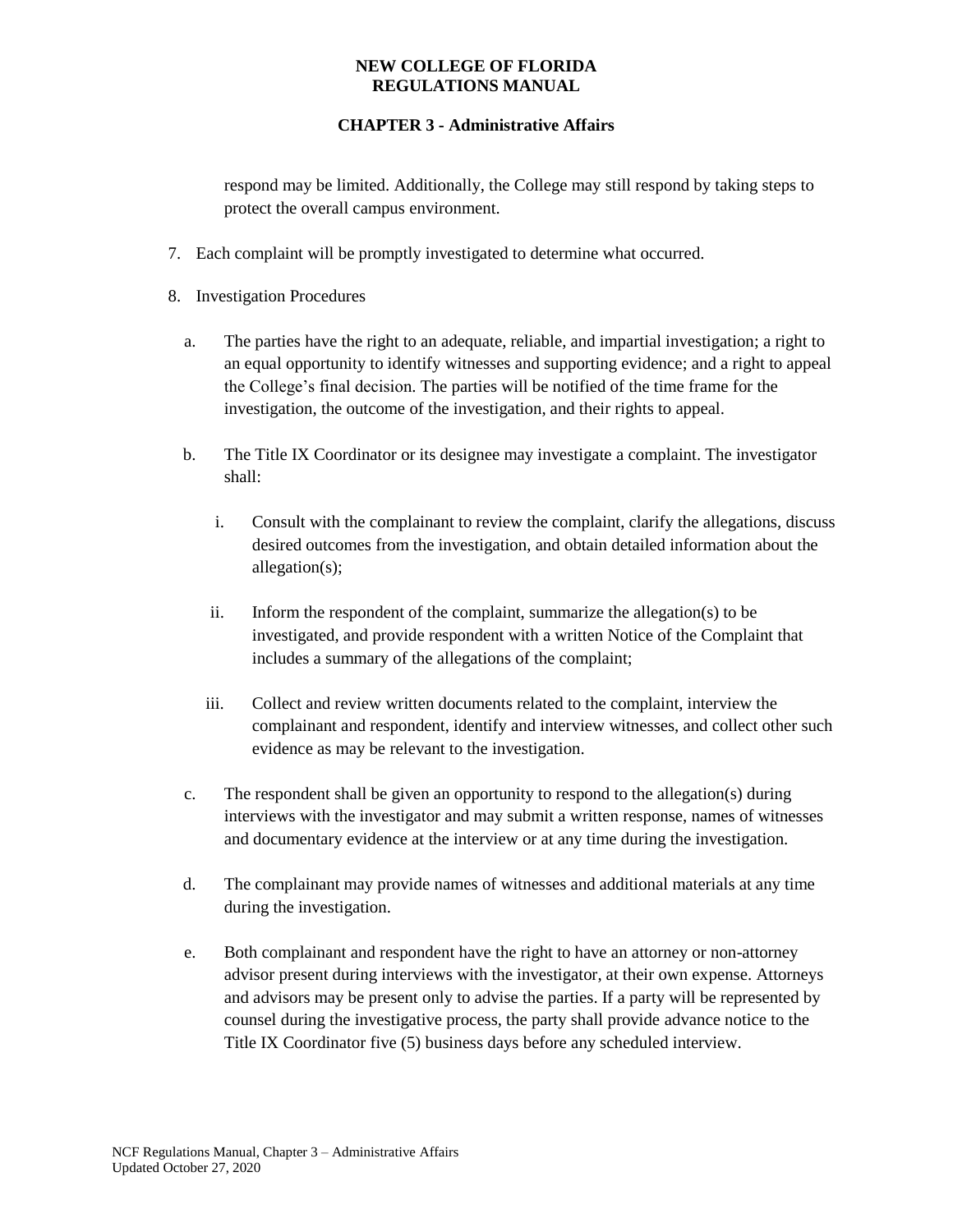- 9. Upon completion of the investigative process, both parties will receive a copy of the Investigative Report:
	- a. Present the contentions of the parties;
	- b. Summarize the general testimony of witnesses;
	- c. If appropriate, recommend disciplinary and/or remedial action.
- 10. Live Hearing
	- a. If there are reasonable grounds to proceed to a disciplinary hearing, a live hearing will be scheduled.
	- b. During this live hearing, advisors may cross examine parties on the parties' behalf. No party is permitted to directly cross examine the other.
	- c. Once a decision has been reached, the parties will receive simultaneous written notification of the outcome and information as to how to file an appeal.
- 11. Appeals
	- a. If neither party appeals the outcome, the report will constitute the final College decision.
	- b. If either party disputes the outcome of responsibility, he or she may appeal to the Title IX Coordinator within ten (10) business days. The appeal shall identify the specific findings that the appellant disputes and an explanation of the reasons each finding is disputed.
	- c. The appeal must be based on evidence that:
		- i. The investigation was not conducted in compliance with the procedures and the noncompliance materially affected the outcome of the investigation;
		- ii. Bias on part of the Title IX Coordinator and/or investigator(s) and/or panel members;
		- iii. The findings were not based on the preponderance of the credible evidence; or
		- iv. The appellant has discovered new evidence, not previously available, which would have materially affected the outcome of the investigation.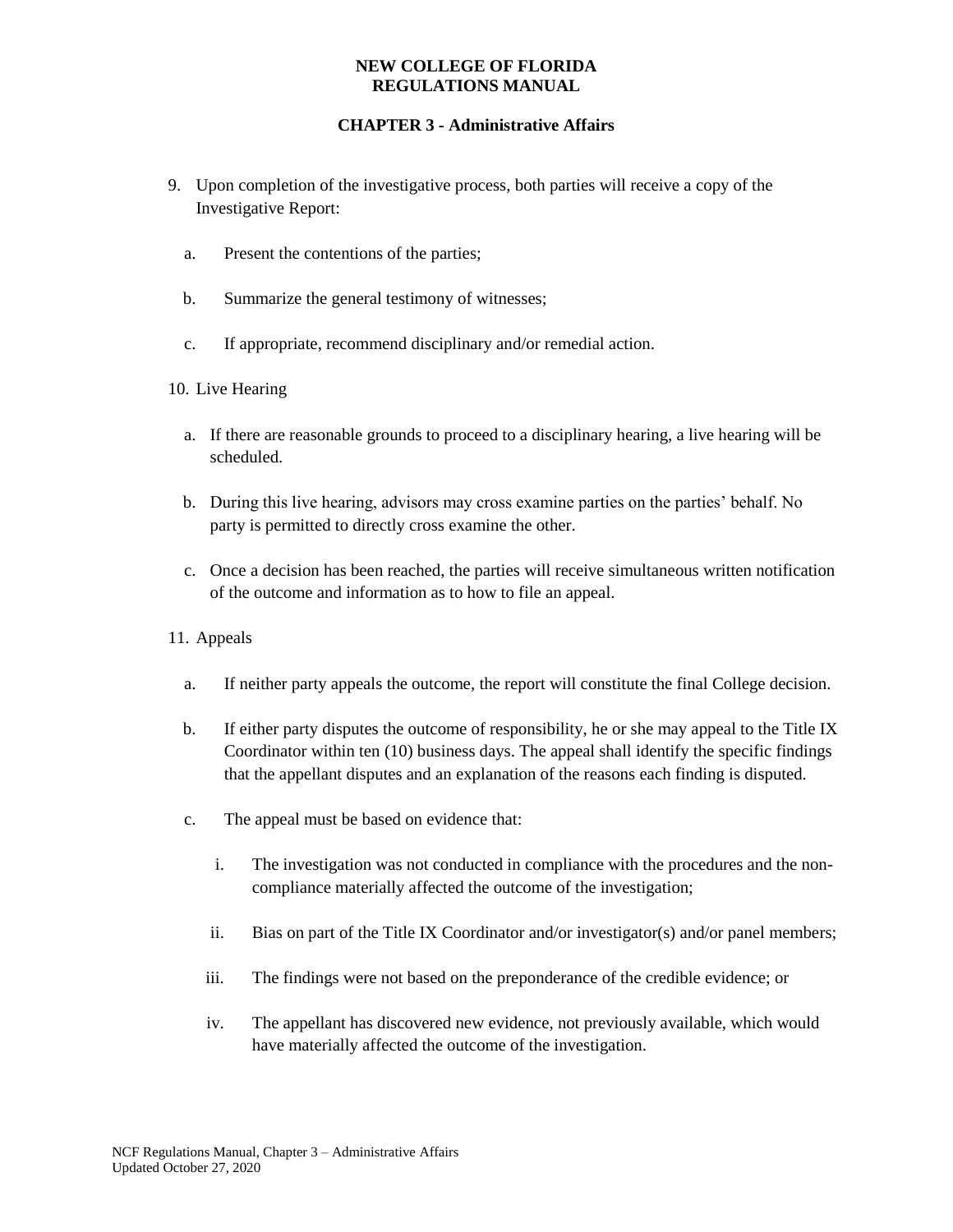- d. The appeal must be a written statement setting forth with particularity the basis for the appeal.
- e. Upon receipt of the appeal, the Title IX Coordinator shall appoint an Appeals Committee or Hearing Officer to consider the appeal and submit a report. The non-appealing party will be provided a copy of the appeal and may respond to the appeal.
- f. No member of the Committee, nor the Hearing Officer, shall be a member of the original complainant's or respondent's department or work unit.
- g. The Committee or Hearing Officer shall review the written appeal and determine if there are sufficient grounds for appeal. If the appeal is sufficient, the Committee or Hearing officer shall:
	- i. Read and review the Investigatory Report;
	- ii. Examine the evidence and documentation obtained through the investigation and hearing; and
	- iii. Determine if the appellant's basis for appeal has been established and issue a decision. The Committee or Hearing Officer shall deliver its written decision to the President, appellant, and non-appealing party within twenty (20) business days of appointment.
- 12. Disciplinary Action
	- a. Any employee or student found to be responsible for violating this policy will be subject to disciplinary actions in accordance with College regulations, collective bargaining agreements or the Student Code of Conduct, as appropriate. Such action may range from counseling to termination of employment or academic dismissal, and may include such other forms of disciplinary action as appropriate.
	- b. Any employee or student in a supervisory capacity who has actual knowledge by direct observation or by receipt of a complaint of discrimination or harassment involving any of those employees whom he or she supervises, and who does not promptly report verbally or in writing the complaint to the Assistant Vice President of Human Resources, the Dean of Students, the General Counsel, and/or the Chief Audit Executive/Chief Compliance Officer as appropriate, will be subject to disciplinary actions in accordance with College regulations, bargaining agreements or the Student Code of Conduct, as appropriate. Such action may range from counseling to termination of employment or academic dismissal, and may include such other forms of disciplinary action as appropriate.